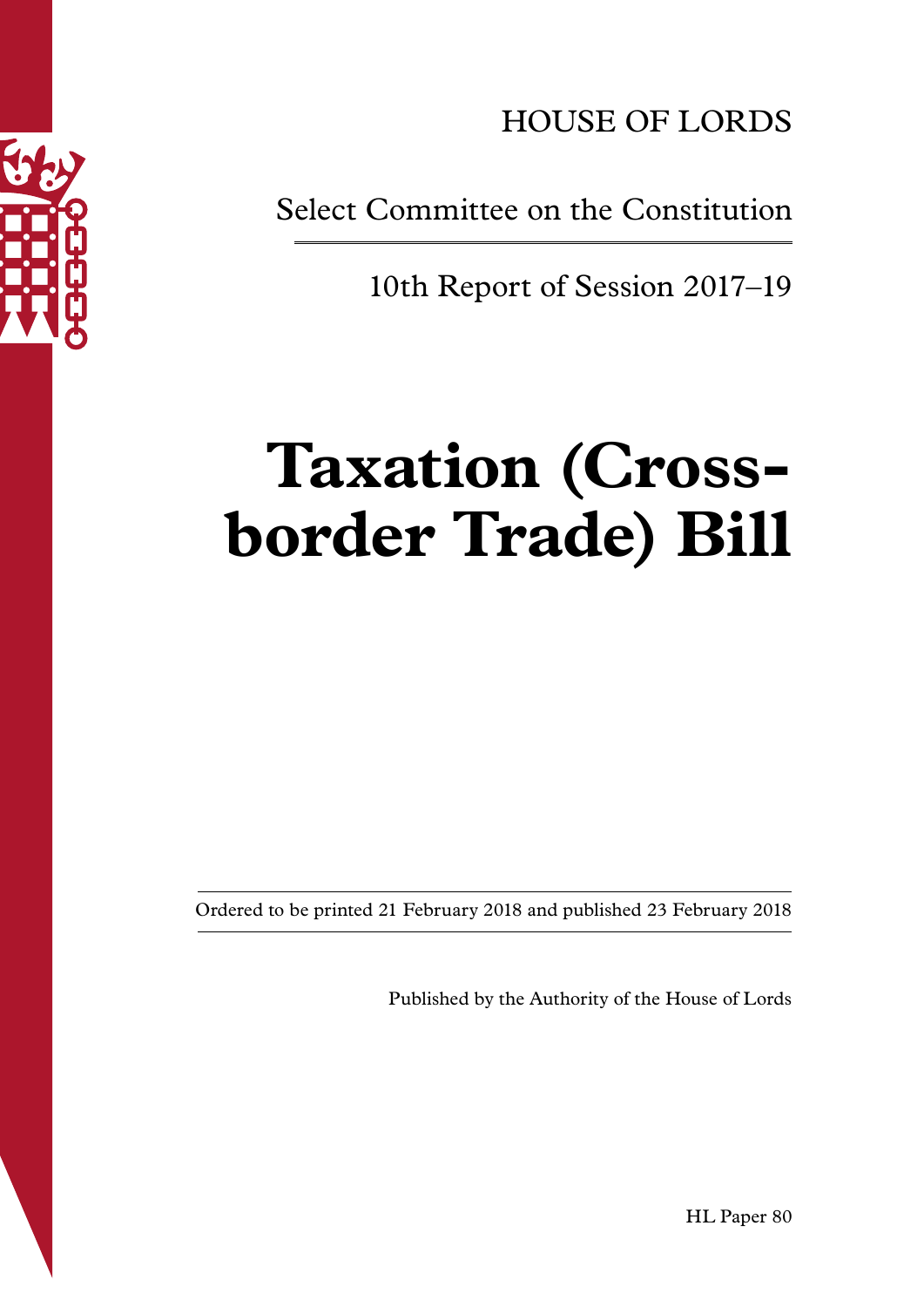#### *Select Committee on the Constitution*

The Constitution Committee is appointed by the House of Lords in each session "to examine the constitutional implications of all public bills coming before the House; and to keep under review the operation of the constitution."

#### *Membership*

The Members of the Constitution Committee are:

| Lord Beith              | Lord Hunt of Wirral                          | Lord Morgan                          |
|-------------------------|----------------------------------------------|--------------------------------------|
| <b>Baroness Corston</b> | Lord Judge                                   | Lord Norton of Louth                 |
| <b>Baroness Drake</b>   | Lord MacGregor of Pulham Market Lord Pannick |                                      |
| Lord Dunlop             | Lord Maclennan of Rogart                     | Baroness Taylor of Bolton (Chairman) |

#### *Declarations of interests*

A full list of Members' interests can be found in the Register of Lords' Interests: [http://www.parliament.uk/mps-lords-and-offices/standards-and-interests/register-of-lords](http://www.parliament.uk/mps-lords-and-offices/standards-and-interests/register-of-lords-interests)[interests](http://www.parliament.uk/mps-lords-and-offices/standards-and-interests/register-of-lords-interests)

#### *Publications*

All publications of the committee are available at: <http://www.parliament.uk/hlconstitution>

#### *Parliament Live*

Live coverage of debates and public sessions of the Committee's meetings are available at: <http://www.parliamentlive.tv>

#### *Further information*

Further information about the House of Lords and its committees, including guidance to witnesses, details of current inquiries and forthcoming meetings is available at: <http://www.parliament.uk/business/lords>

#### *Committee staff*

The current staff of the committee are Matt Korris (Clerk), Nadine McNally (Policy Analyst), and Lloyd Whittaker (Committee Assistant). Professor Stephen Tierney and Professor Mark Elliott are the legal advisers to the Committee.

#### *Contact details*

All correspondence should be addressed to the Constitution Committee, Committee Office, House of Lords, London SW1A 0PW. Telephone 020 7219 5960. Email [constitution@](mailto:constitution@parliament.uk) [parliament.uk](mailto:constitution@parliament.uk)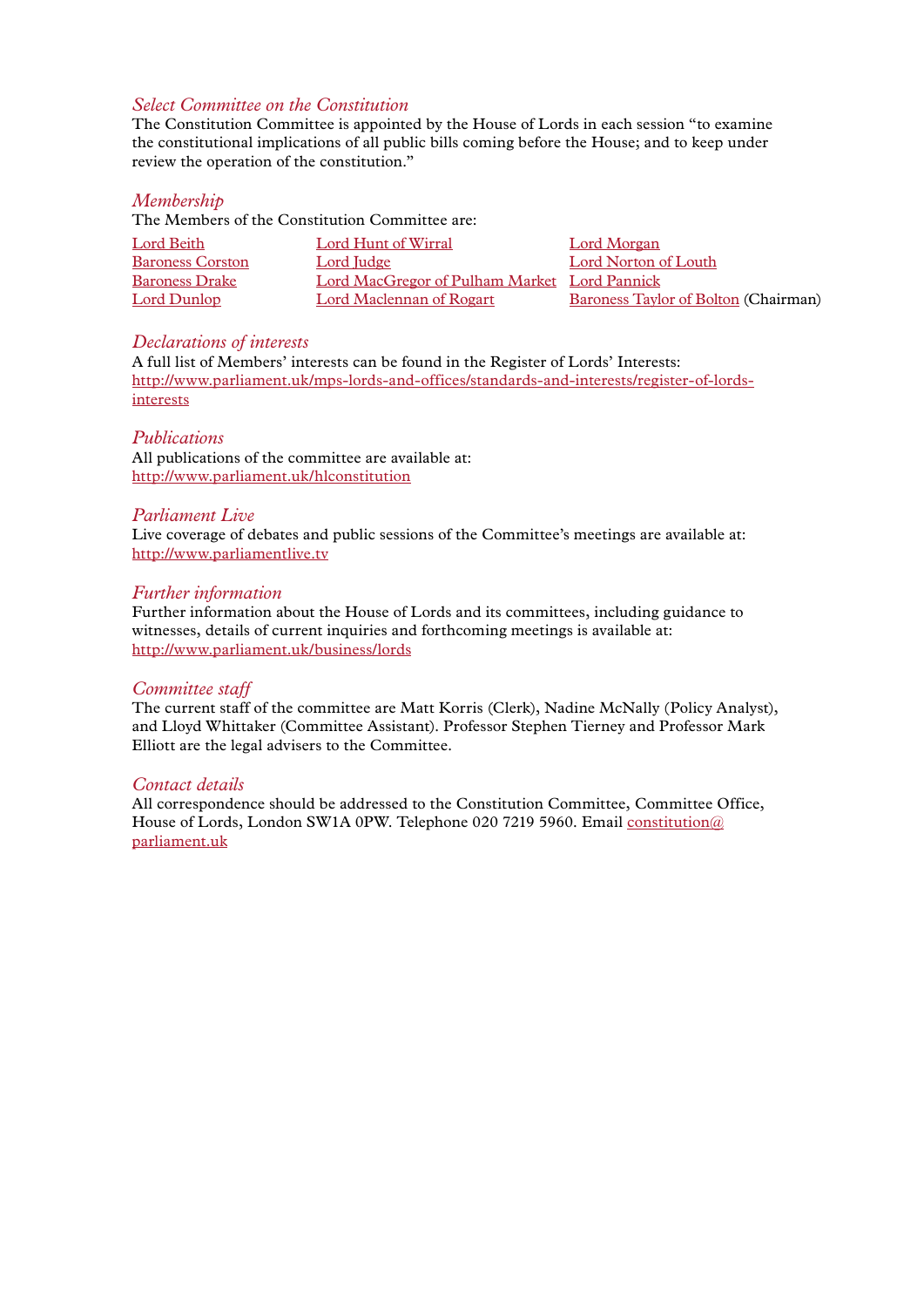# **Taxation (Cross-border Trade) Bill**

# **Introduction**

- 1. The Taxation (Cross-border Trade) Bill was introduced in the House of Commons on 20 November 2017. It received its second reading on 8 January 2018, completed committee stage on 1 February, and is currently awaiting report. The Bill provides for a new customs regime which will be required to be in place by March 2019 when the UK leaves the European Union.
- 2. The Bill is a supply bill. It is established constitutional practice that the House of Lords does not amend supply bills. In due course it may be certified by the Speaker of the House of Commons as a money bill under the Parliament Act 1911.
- 3. The Constitution Committee does not ordinarily report on supply or money bills and in this report we do not comment on the financial matters provided for in this Bill. Nevertheless, the Bill raises significant and novel constitutional concerns and, given it is one of the key bills to deliver Brexit, we consider it appropriate to draw attention to these issues before the Bill completes its passage through the Commons. In doing so we build on the points made by the Delegated Powers and Regulatory Reform Committee (DPRRC) in its report on the  $Bi11<sup>1</sup>$

# **Framework legislation**

- 4. The Bill is an example of 'framework legislation'. It includes only limited policy detail, and instead provides the Government with broad delegated powers to implement a customs regime by secondary legislation. As the Delegated Powers and Regulatory Reform Committee observed, the Bill contains "well over 150 separate powers to make tax law for individuals and businesses".2
- 5. It is not uncommon that revenue legislation takes the form of 'framework legislation', with secondary legislation used "to set out rules concerning administration, collection and enforcement".<sup>3</sup> Furthermore, Brexit may require extensive and complex change in this area of the law to be effected quickly; given that the terms of Brexit are not yet agreed, these powers may also need to be exercised flexibly as circumstances change. However, even in light of this, the discretionary powers in the Bill are overly broad and subject to limited parliamentary scrutiny.
- 6. The DPRRC's report identified five thematic concerns with the delegated powers in the Bill. In this report, we address the constitutional implications of two of them.

# **Made affirmative procedure**

7. The Bill provides for the use of the 'made affirmative' procedure, whereby secondary legislation can be made immediately, without parliamentary

<sup>1</sup> Delegated Powers and Regulatory Reform Committee, *[11th](https://publications.parliament.uk/pa/ld201719/ldselect/lddelreg/65/6502.htm) Report* (Session 2017–19, HL Paper 65)

<sup>2</sup> Delegated Powers and Regulatory Reform Committee, *[11th](https://publications.parliament.uk/pa/ld201719/ldselect/lddelreg/65/6502.htm) Report*, para 4

<sup>3</sup> [Explanatory Notes](https://publications.parliament.uk/pa/bills/cbill/2017-2019/0128/en/18128en01.htm) to the Taxation (Cross-border Trade) Bill [Bill 128 (2017–19)-EN], para 21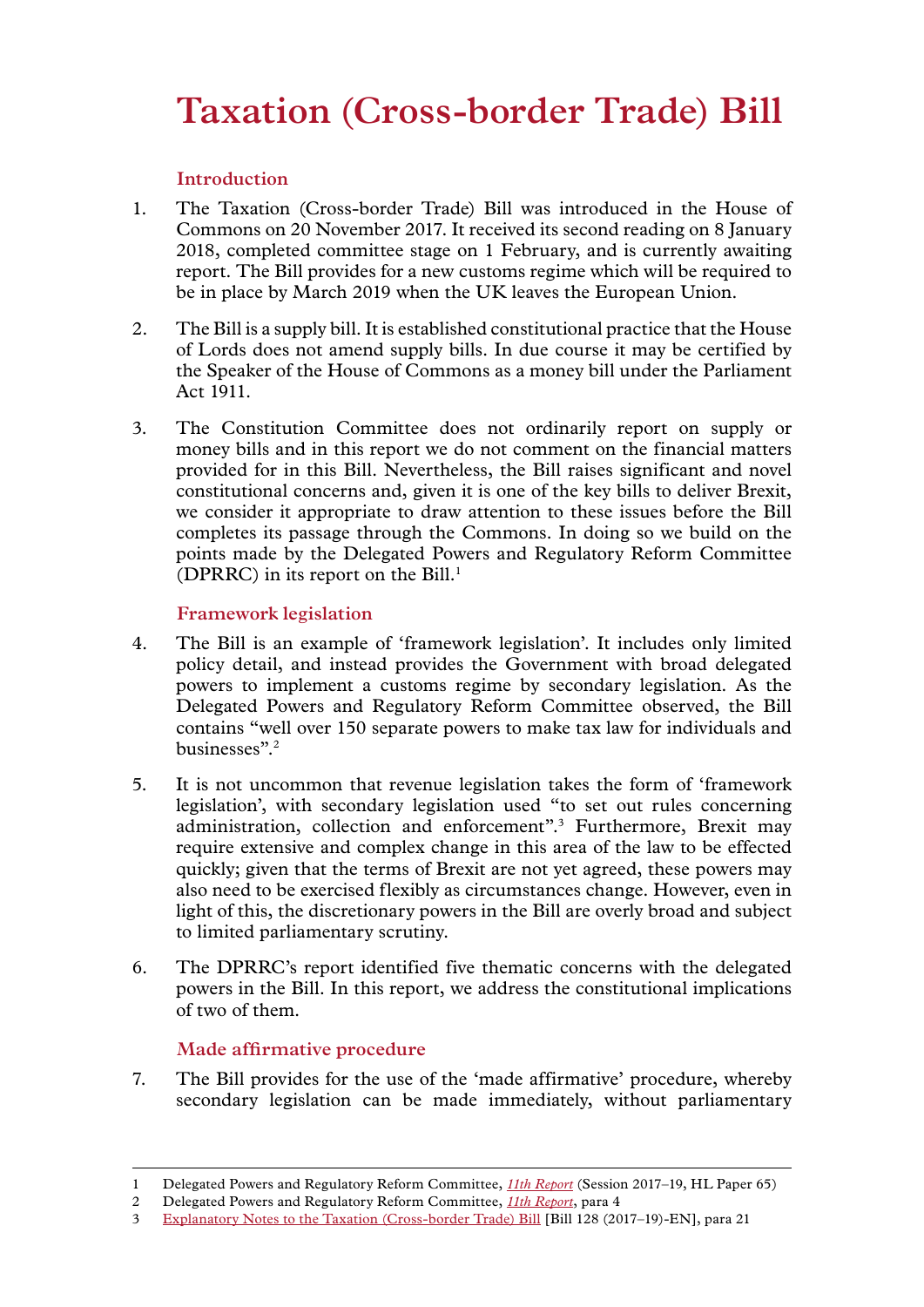scrutiny, although it cannot remain in force unless approved by Parliament within a fixed period.<sup>4</sup>

- 8. We have previously concluded that the 'made affirmative' procedure may be acceptable only "in very limited circumstances" when there is sufficient justification for its use.<sup>5</sup> For previous bills—such as the European Union (Withdrawal) Bill—the Government has sought to justify the procedure as necessary to deal with urgent matters; in the case of the European Union (Withdrawal) Bill, a minister using the procedure must make a declaration that the regulations are urgently required. The Government has not sought to justify the procedure in this Bill on the basis of urgency and no such requirement is placed on ministers.
- 9. **We are concerned that the 'made affirmative' procedure, which may be justified in a limited number of urgent cases, is being sought for non-urgent reasons as a convenient means of executive law-making. We agree with the DPRRC that 'made affirmative' instruments "should be confined to urgent cases".**<sup>6</sup>

## **Legislating by public notice**

- 10. The Bill provides for the making of law by "public notice". Unlike statutory instruments, public notices need not be presented to Parliament and are not subject to any parliamentary process. The DPRRC described this as a "radical concept" and "a modern form of ruling by proclamation, without any opportunity for parliamentary scrutiny."7
- 11. While the use of public notices is not unprecedented in revenue law, it is an extraordinary and broad power. Clause 32(9) provides that "any provision that may be made by a public notice under this Part may be made by regulations." That anything that can be done by public notice may also be done by regulations suggests that this form of law-making could be used for significant matters, including matters affecting the legal rights of individuals. Such matters should properly be made by regulations and subject to parliamentary scrutiny. The Government stated that these notices will be used only to "make provision that is purely technical or administrative in nature",<sup>8</sup> but this is not clear on the face of the Bill.
- 12. The potential exercise of the power is also uncertain and subjective. For example, clause 37(5) states: "Any reference … to a public notice is to a notice published … in such manner as the person giving the notice considers appropriate for the purposes of that provision." The DPRRC said "There is no definition of 'appropriate' and it could range from full-page adverts in the national press to obscure notices in trade journals. It might even include Facebook and Twitter."9

### 13. **A broad and subjective power to legislate by public notice is not constitutionally acceptable. We agree with the DPRRC that a**

<sup>4</sup> In this Bill the period is 28 days from the date the regulation is made, except where a separate commencement provision is made (in accordance with clause  $52(2)$ ), in which case the period is 60 days from the date when any of the provisions come into force.

<sup>5</sup> Constitution Committee, *[Fast-track Legislation: Constitutional Implications and Safeguards](https://publications.parliament.uk/pa/ld200809/ldselect/ldconst/116/11602.htm)* (15th Report, Session 2008–09, HL Paper 116), para 139

<sup>6</sup> Delegated Powers and Regulatory Reform Committee, *[11th](https://publications.parliament.uk/pa/ld201719/ldselect/lddelreg/65/6502.htm) Report*, para 9

<sup>7</sup> *Ibid*., para 7

<sup>8</sup> HM Treasury, [Taxation \(Cross-border Trade\) Bill Delegated Powers Note,](https://publications.parliament.uk/pa/bills/cbill/2017-2019/0128/171121DelegatedPowers.pdf) para 39

<sup>9</sup> Delegated Powers and Regulatory Reform Committee, *[11th](https://publications.parliament.uk/pa/ld201719/ldselect/lddelreg/65/6502.htm) Report*, para 26